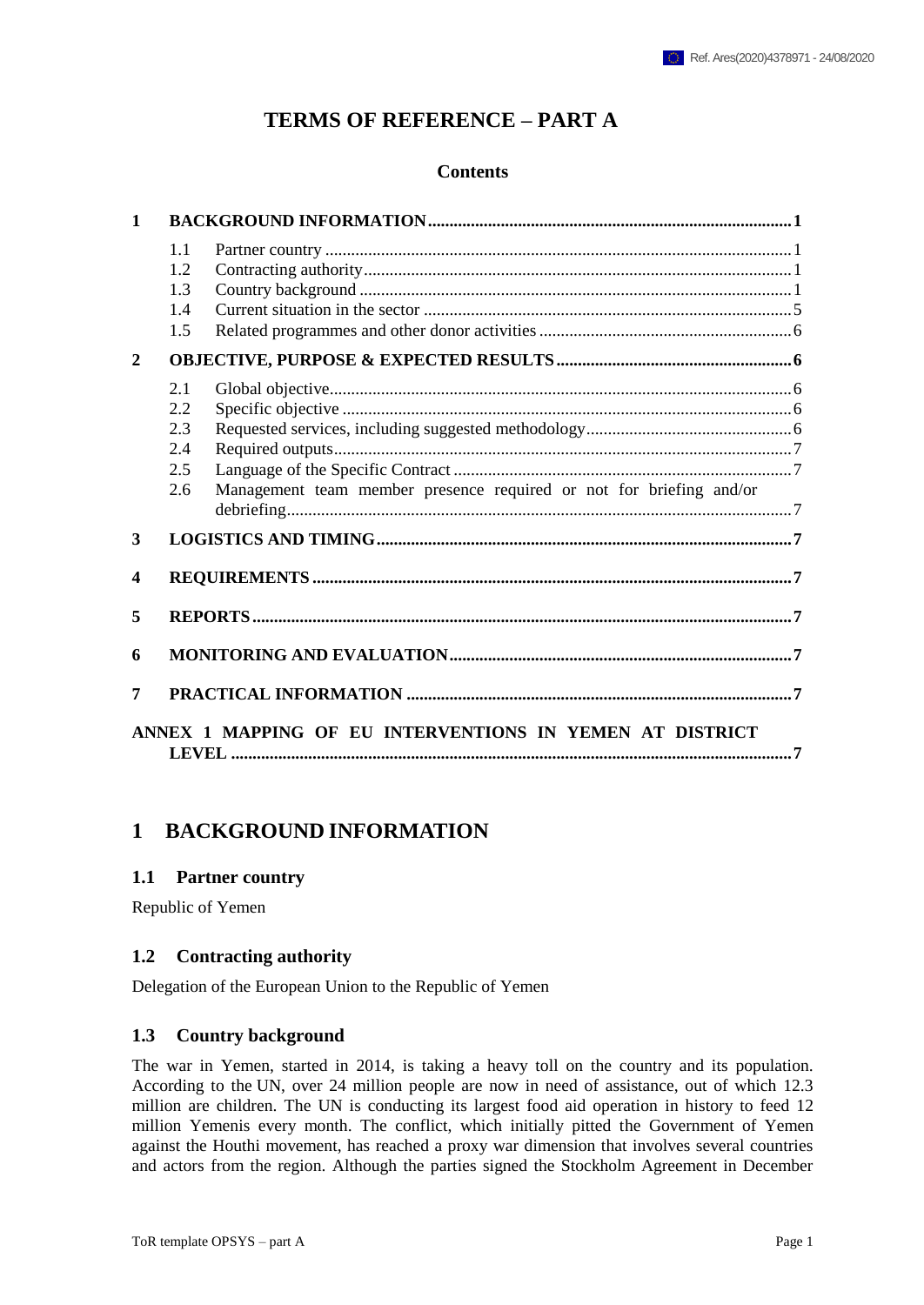2018, agreeing to a set of confidence-building measures on Hodeidah, Taiz and the exchange of prisoners, implementation remains slow. Moreover, the hostilities have not decreased and they have even intensified on some frontlines.

Throughout the conflict, the EU has remained active through political dialogue, humanitarian aid and development assistance. This request focuses on development assistance.

The EU Delegation to Yemen is currently implementing projects within 4 major sectors: 1) Resilience including institutional, economic and people's resilience (12 contracts); 2) Social sectors: health and education (4 contracts); 3) Human Rights & CSOs (4 contracts); and 4) Stabilisation (2 contracts). Many projects include activities overlapping different sectors in order to provide the flexibility to adapt to the needs of the current humanitarian crisis.

#### **"Third-party Monitoring & Evaluation of Resilience projects in Yemen"**

Below the list of projects to be monitored and evaluated under this request as well as the number of expected monitoring and evaluations for each of them:

- **MIDEAST/2019/404-927 "Strengthening Food Security Information and Early Warning System" (2019-2021, end date: 31/01/2021) EUR 5.9 million implemented by FAO**. The objective is to improve food security and nutrition governance for decision-making at national and governorate levels. *Requested services: at least 2 third party monitoring assignments and one final evaluation*.
- **MIDEAST/2015/368-334 "Enhancing Rural Resilience in Yemen (ERRY)" EUR 24.79 million implemented by UNDP (end date: 28/02/2019)**. The overall objective of the programme is to enhance the resilience and self-reliance of rural people and communities. *Requested services: one ex post evaluation*.
- **MIDEAST/2019/405-606 "Support Resilient Livelihoods and Food Security in Yemen (ERRY II)" (2019-2022, end date: 28/02/2022) EUR 35 million implemented by UNDP**. The overall objective of the Programme is to contribute to reduced vulnerability and strengthened resilience of crisis-affected communities in Yemen through the creation of sustainable livelihoods and improving access to basic services. *Requested services: at least 6 third-party monitoring assignments and one final evaluation.*
- **MIDEAST/2017/384-175 "Social protection for community resilience in Yemen" (2017- 2020, end date: 30/06/2020) EUR 25 million implemented by UNDP**. The project aims at enhancing the resilience of vulnerable Yemenis to enhance economic self-resilience through income generation activities and asset upgrade/replacement; to improve access to healthcare services (including psychological support) and infrastructure through community based projects and provision of equipment; and to strengthen the capacity of local authorities for basic services' delivery through enhanced planning, coordination and monitoring. *Requested services: at least 3 third-party monitoring assignments and one final evaluation.*
- **"Strengthening Institutional and Economic Resilience in Yemen" (2020-2023, project duration is 3 years and should start during the first half of 2020) EUR 69.8 million implemented by UNDP**. The objective is to deepen and expand support to responsive and accountable local governance led by local authorities and to inclusive local economies driven by micro, small and medium-enterprises, in order to guarantee resilience and gradual recovery in the delivery of social, basic and productive services, improve local livelihoods and eventually contribute to creating an enabling environment for stabilization and peace. *Requested services: at least 8 third-party monitoring assignments.*
- **"Capacity Building to Financial & Economic institutions" (2020-2023, project duration is 3 years and should start during the second half of 2020) EUR 8.8 million.** The objective is to build the capacity of key central-level financial & economic institutions. *Requested services: at least 8 third-party monitoring assignments.*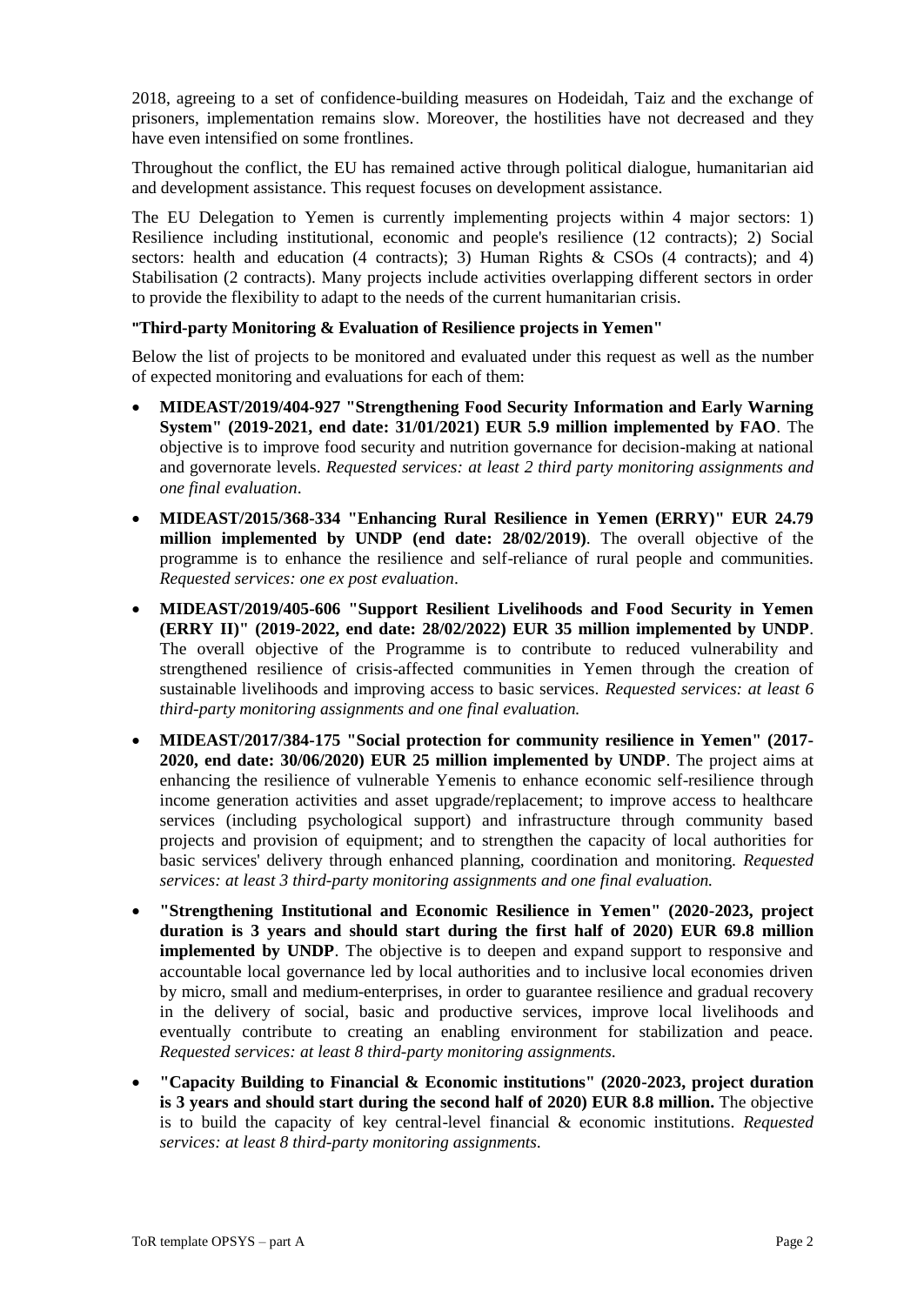The applicants can propose additional third-party monitoring assignments based on the expected end date of the project as they deem it fit. Indicatively, there should be 4 third-party monitoring assignments per project per year.

For more extensive info on Yemen, check the following pages:

- EEAS Yemen: https://eeas.europa.eu/headquarters/headquarters-homepage/53984/euyemen-relations\_en
- EU Delegation to Yemen: https://eeas.europa.eu/delegations/yemen/1877/yemen-andeu\_en
- ECHO Yemen: https://ec.europa.eu/echo/where/middle-east/yemen\_en

For more information on EU methodology on monitoring & evaluation:

- https://europa.eu/capacity4dev/evaluation\_guidelines/minisite/en-project-and-programmeevaluations
- https://europa.eu/capacity4dev/evaluation\_guidelines/minisite/en-methodological-basesand-approach

### **1.4 Current situation in the sector**

The EU Delegation to Yemen is currently based in Amman (Jordan). The cooperation team in Amman is made of one Head of Cooperation, one Team Leader, five project managers plus two local project managers based in Sana'a (Yemen). Due to travel and security restrictions, access of EU staff to Yemen has been limited. However, Amman-based staff made their first cooperation trip to Sana'a since the beginning of the war in November 2019 while the Head of Cooperation visited Aden in February 2019. It is the intention of the EU Delegation to continue conducting more staff monitoring visits to Yemen during 2020 and beyond depending on the political/security situation or other factors such as coronavirus. This assignment will try to fill the gap in terms of facilitating monitoring and evaluation under difficult circumstances and with limited access for EU staff. The EU Delegation to Yemen has used some third-party services for monitoring and evaluation of projects implemented in Yemen since 2018 using a formula combining international and local experts.

During 2019, there has been an increasingly worrying trend of additional administrative/legal restrictions and bottlenecks affecting development partners implementing EU projects. These restrictions are mostly imposed by Sana'a-based authorities and include lengthy approval/endorsement procedures, visa restrictions, need for permissions to carry out visits/monitoring missions, detention/isolation of staff, etc. Initially, the restrictions applied mostly to humanitarian organisations, but in November 2019, Sana'a-based authorities adopted a new Decree creating the Supreme Council for the Management and Coordination of Humanitarian Affairs and International Cooperation (SCMCHA), thus extending the restrictions and controls also to development organisations. The full impact of these measures is still to be seen. The Delegation is closely following up. The Internationally Recognised Government (IRG) based in Aden has started to mirror some of these restrictions although the situation is not comparable. Access to the areas controlled by IRG is easier but there are other challenges related to security.

Framework Contractors are expected to propose in their Organization & Methodology innovative and realistic solutions allowing for the monitoring and evaluation of EU-funded projects in Yemen.

The EU Delegation preferred option is to have international or local monitoring/evaluation experts in the field who are able to physically visit at least some parts of the country relevant for our projects (see annex 1). The contractors should also provide alternatives in case physical visits cannot take place during the implementation of the project due to several reasons such as pandemics. International experts, for example, are facing numerous obstacles to travel to Yemen. If the contractor believes that physical visits are not possible at all, it should be stated in their offers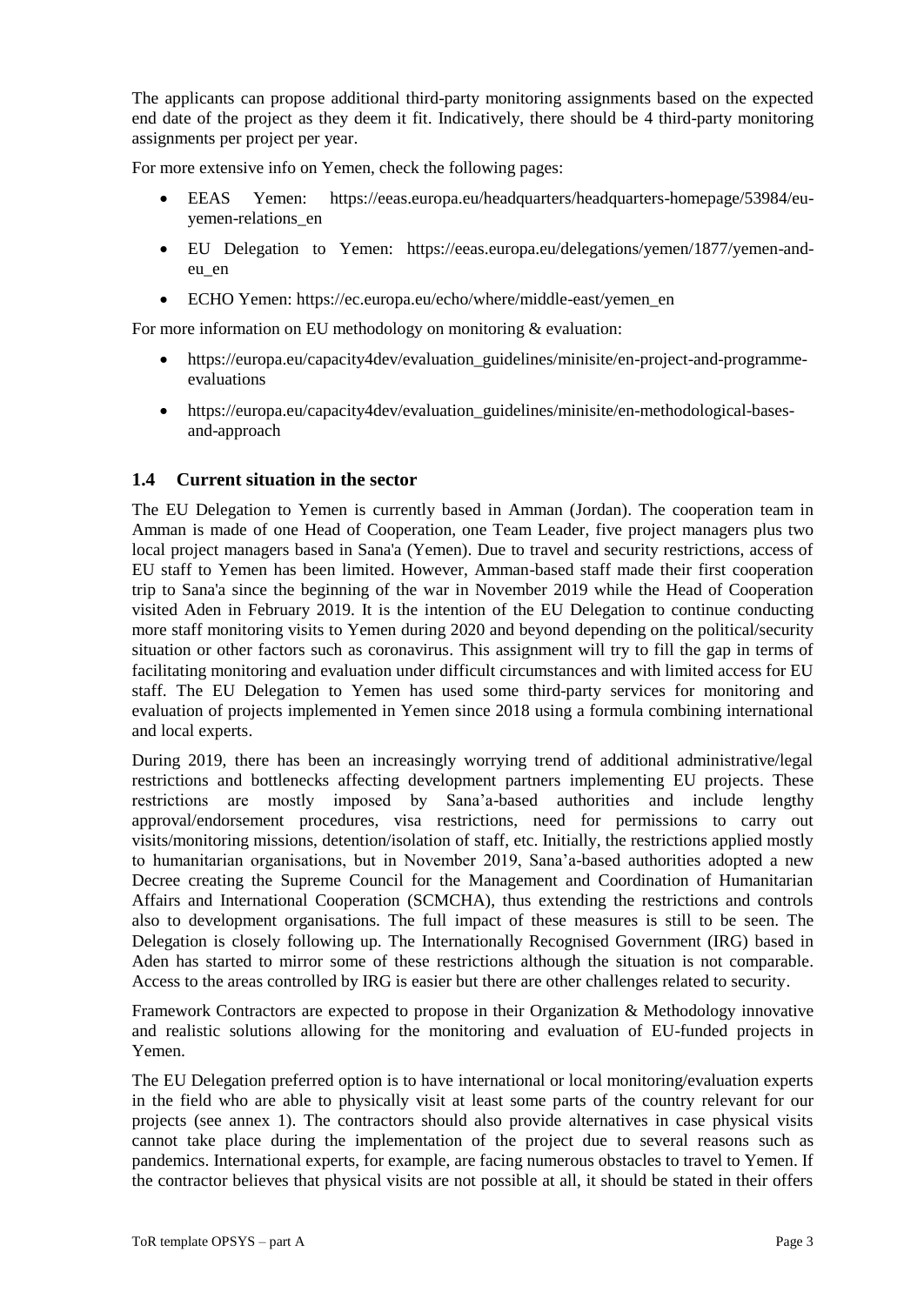and the alternative arrangements clearly spelt out. Contractors should clearly spell out in the Organization & Methodology how they intend to carry out their missions and to collect data as well as alternative arrangements. They should also include mitigating measures addressing the main administrative/security risks mentioned above. Whereas most EU-funded project staff speaks English, use of Arabic is advised to reach out to some of our beneficiaries. Due to the fact that access to Yemen is limited for international staff, it is expected that Framework Contractors will provide a strong and solid backstopping and quality assurance. Framework Contractors should also provide for adequate security arrangements in their Organization & Methodology. Based on the current de facto division of the country, Framework Contractors can assess whether the same expert can travel to both sides of the country or whether it is more convenient to have one expert for each side as access requirements are different for each part of the country.

One of the main bases for the monitoring and evaluation of projects will be the logframes of each project. The experts are expected to provide advice on how to improve the logframes based on their outcomes of their missions. This also includes advice on the indicators used for project monitoring and evaluation.

### **1.5 Related programmes and other donor activities**

A number of other donors are using third-party monitoring to assess the performance of their projects as well as to manage fiduciary risks. The most important UN agencies present in Yemen have embedded strong third-party monitoring & evaluation components in their projects.

# **2 OBJECTIVE, PURPOSE & EXPECTED RESULTS**

### **2.1 Global objective**

The overall objective is to contribute to poverty reduction and development in the Republic of Yemen through EU cooperation assistance as well as promoting EU cross-cutting objectives related to environment and climate change, rights based approach, persons with disability, indigenous peoples and gender equality.

## **2.2 Specific objective**

The specific objective is to conduct third-party monitoring and evaluation of EU projects in Yemen.

### **2.3 Requested services, including suggested methodology**

- **Requested service 1**: Third-party monitoring of the projects mentioned in section 1.3 as per the frequency shown there. The monitoring methodology will be aligned with EU methodology. The monitoring missions should have an average duration of five days and include at least one Category I expert, one Category II expert and one Category III expert.
- **Requested service 2:** Evaluation of the projects mentioned in section 1.3 as per the frequency shown there. The evaluation methodology will be aligned with EU methodology. The evaluation missions should have an average duration of fifteen days and include at least one Category I expert, one Category II expert and one Category III expert.

The Organization and Methodology to be presented by Framework Contractors will follow the FWC SIEA 2018 template and will have a maximum of 15 pages. This will be the basis for the technical evaluation of the offers presented by Framework Contractors.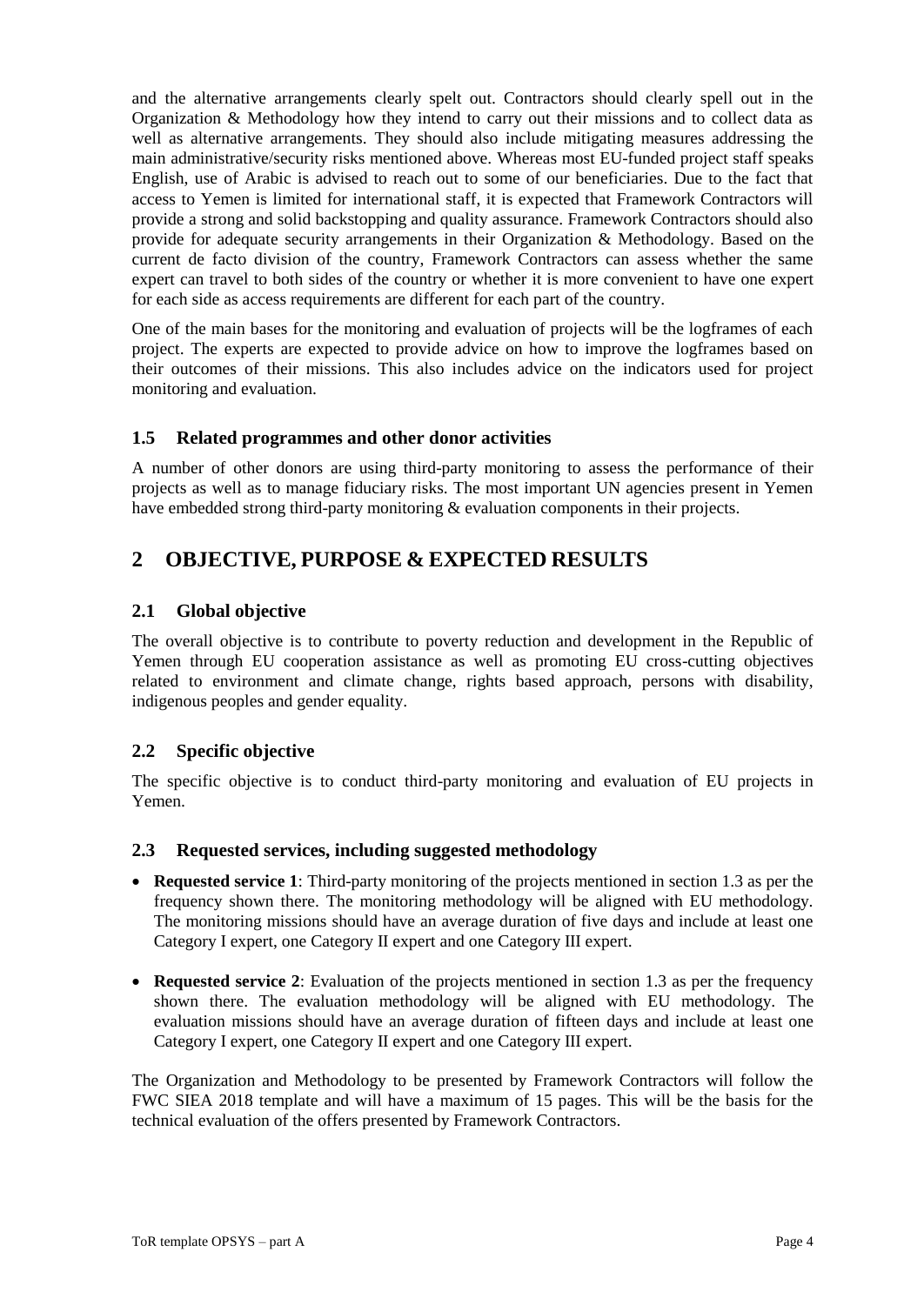### **2.4 Required outputs**

- **Requested output 1**: A third-party monitoring report for each of the third-party monitoring assignments.
- **Requested output 2**: An evaluation report for each of the evaluation assignments.

## **2.5 Language of the Specific Contract**

The language of the Specific Contract will be English.

### **2.6 Management team member presence required or not for briefing and/or debriefing**

The presence of a management team member is not required for briefing and/or debriefing.

## **3 LOGISTICS AND TIMING**

Please refer to Part B of the Terms of Reference.

## **4 REQUIREMENTS**

Please refer to Part B of the Terms of Reference.

# **5 REPORTS**

Three paper copies are required for each of the reports/outputs requested in this Specific Contract.

For all other matters relating to reports/deliverables, please refer to Part B of the Terms of Reference.

# **6 MONITORINGAND EVALUATION**

- Number of monitoring missions/reports as required by the ToRs.
- Number of monitoring/evaluation visits to Yemen.
- Quality of monitoring/evaluation reports in accordance with EU methodology.
- Quality and relevance of advice included in monitoring/evaluation reports to improve project implementation & programming, review logframes or indicators.

# **7 PRACTICALINFORMATION**

Please address any request for clarification and other communication to the following address: DELEGATION-YEMEN-FWC@eeas.europa.eu

## **ANNEX 1 MAPPING OF EU INTERVENTIONS IN YEMEN AT DISTRICT LEVEL**

\* \* \*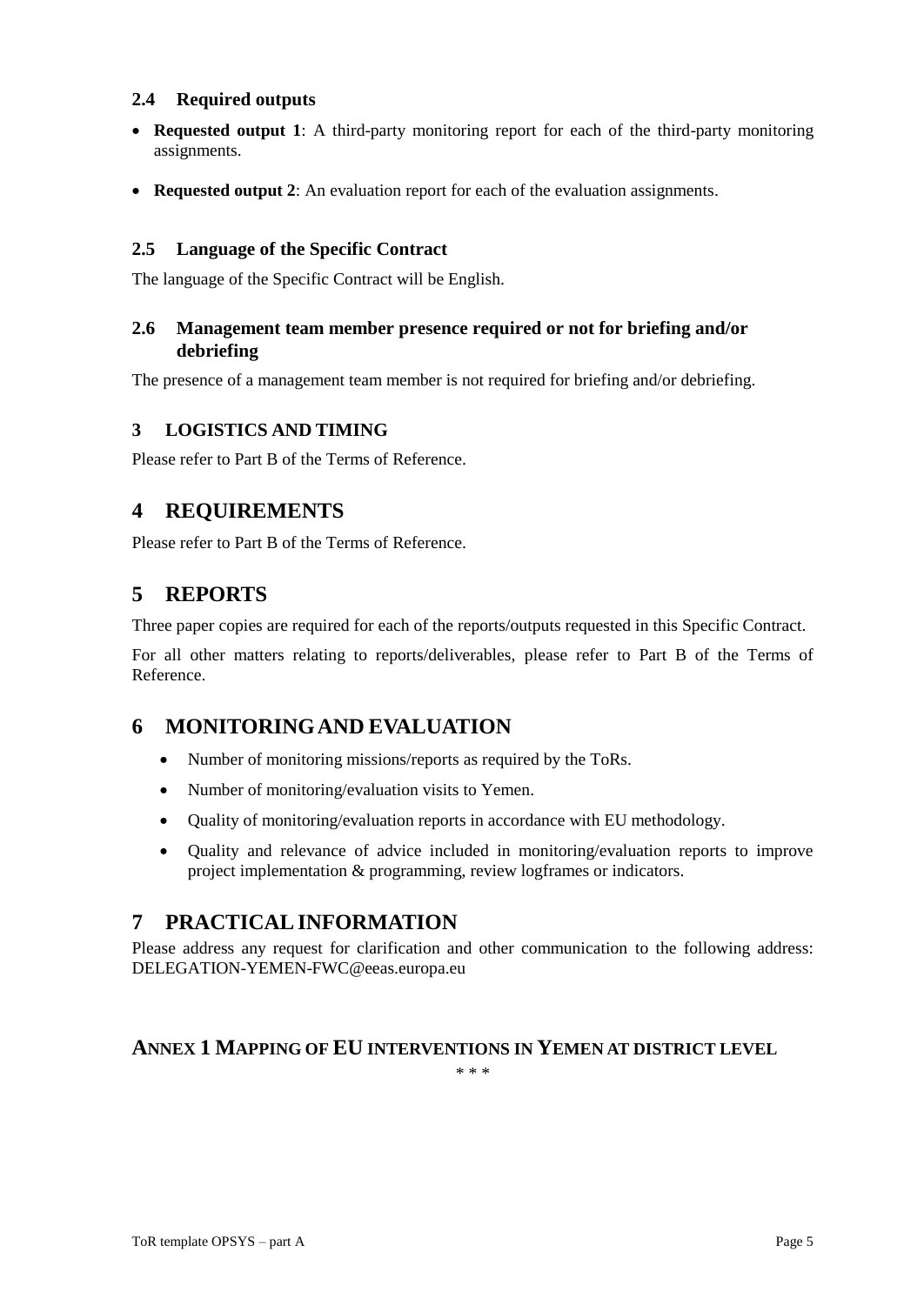# **TERMS OF REFERENCE – PART B**

## **BACKGROUND INFORMATION**

### **1. Benefitting Zone**

Yemen

## **2. Contracting authority**

The European Union, represented by the European Commission, B-1049 Brussels, Belgium.

### **3. Contract language**

English

# **LOCATION AND DURATION**

### **4. Location**

See part A of the Terms of Reference if a normal place of posting of the specific assignment is defined.

### **5. Start date and period of implementation**

The indicative start date is 30/09/2020 and the period of implementation of the contract will be 1,096 days from this date (indicative end date: 01/10/2023).

# **REQUIREMENTS**

### **6. Expertise**

No expertise is defined by the contracting authority for this assignment. The contractor is responsible for proposing the expertise necessary to implement the specific contract.

However, the contracting authority may, where appropriate, decide to indicate an absolute minimum input in terms of working days and/or qualifications for one or more experts. If such case, please refer to Part A of the present terms of reference for additional information .

### **7. Incidental expenditure**

No incidental expenditure provided for in this contract.

### **8. Lump sums**

No lump sums provided for in this contract.

### **9. Expenditure verification**

No expenditure verification report is required.

# **REPORTS**

ToR template OPSYS – part B Page 1 of 2